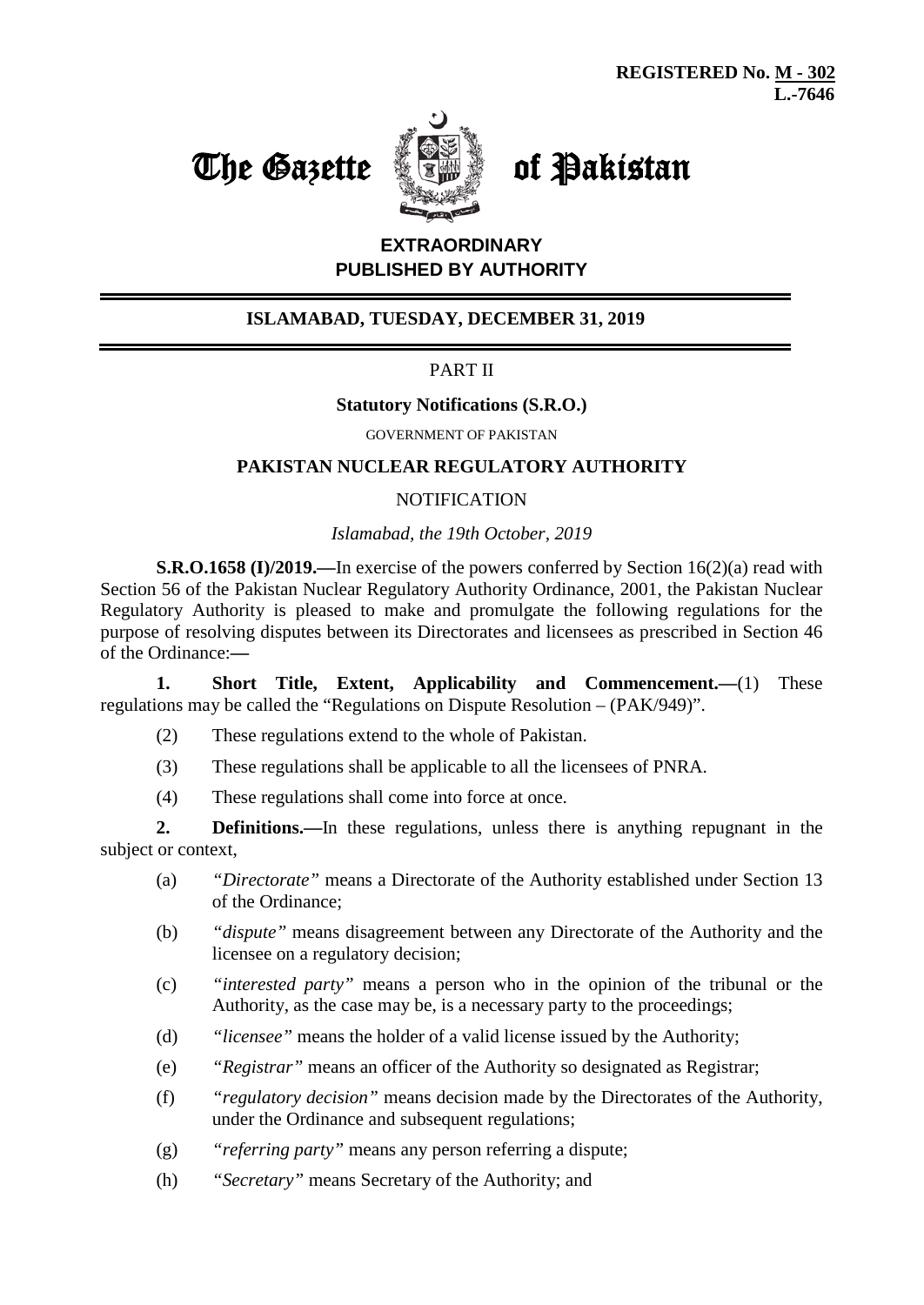(i) *"tribunal"* means a tribunal established under Section 46 of the Ordinance.

**3. Scope.—**These regulations shall apply for the resolution of disputes which may arise between any Directorate of the Authority and the licensee.

**4. Interpretation.—**The decision of the Chairman regarding interpretation of any word or phrase of these regulations or applicability of these regulations shall be final and binding.

**5. Establishment and Composition of Tribunals.—**(1) The Chairman, on behalf of the Authority under Section 46(1) of the Ordinance, may establish tribunals, as and when required.

(2) Members of the tribunal will be from professional staff of the Authority. The tribunal will resolve disputes or such other matters as assigned.

The tribunal may consist of three or more members, as deemed necessary. No member shall be nominated from the Directorate against whom the dispute is referred. The senior most member of the tribunal shall act as Head of the tribunal.

(4) The tribunal may seek advice or expert opinion on any matter under consideration from an expert or a consultant, however, said advice or expert opinion shall not be binding upon the tribunal.

**6. Filing of Appeal for Dispute Resolution.—**Appeal for dispute resolution may be filed by the aggrieved party to the Chairman through Registrar in accordance with Regulation 7 of these regulations along with the supporting documents. The appeal shall be filed within thirty (30) days of the regulatory decision.

**7. Requirements for Appeal.—**(1) An appeal shall be submitted on the format prescribed in the Schedule-I of these regulations.

(2) If a referring party seeks privileged treatment for any document submitted with the appeal, then such document shall be clearly identified, marked as 'CONFIDENTIAL' and placed in a separate envelope. Provided that reasonable access, to the relevant extract of such document, will be given to the interested party if intended to be used as evidence, enabling that party to address the same in his defence. In such a case, the appeal may not contain confidential information, however, proper reference shall be made.

**8. Initial Assessment of the Appeal.—**(1) The Registrar shall complete the assessment of the appeal within ten (10) working days after its receiving. The objection found, if any, in the appeal shall be conveyed to the referring party for removal.

(2) The Registrar may reject the appeal and convey in writing the cause of rejection, if the concerned matter is outside the jurisdiction of the Authority as defined in the Ordinance.

- (3) If the Registrar decides to entertain the appeal, he shall:
- (a) Request the Chairman for constitution of tribunal if not already constituted; and
- (b) Notify the referring party.

**9. Respondent's Reply.**—(1) In case the appeal is entertained under regulation 8(3) of these regulations; the Registrar shall forward a copy of appeal, along with all supporting documents excluding those marked as confidential, to the respondent requiring response within:

- (a) Fifteen (15) working days of receiving a copy of the appeal; or
- (b) Any such period as specified by the Registrar, if the dispute is of complex and technical nature.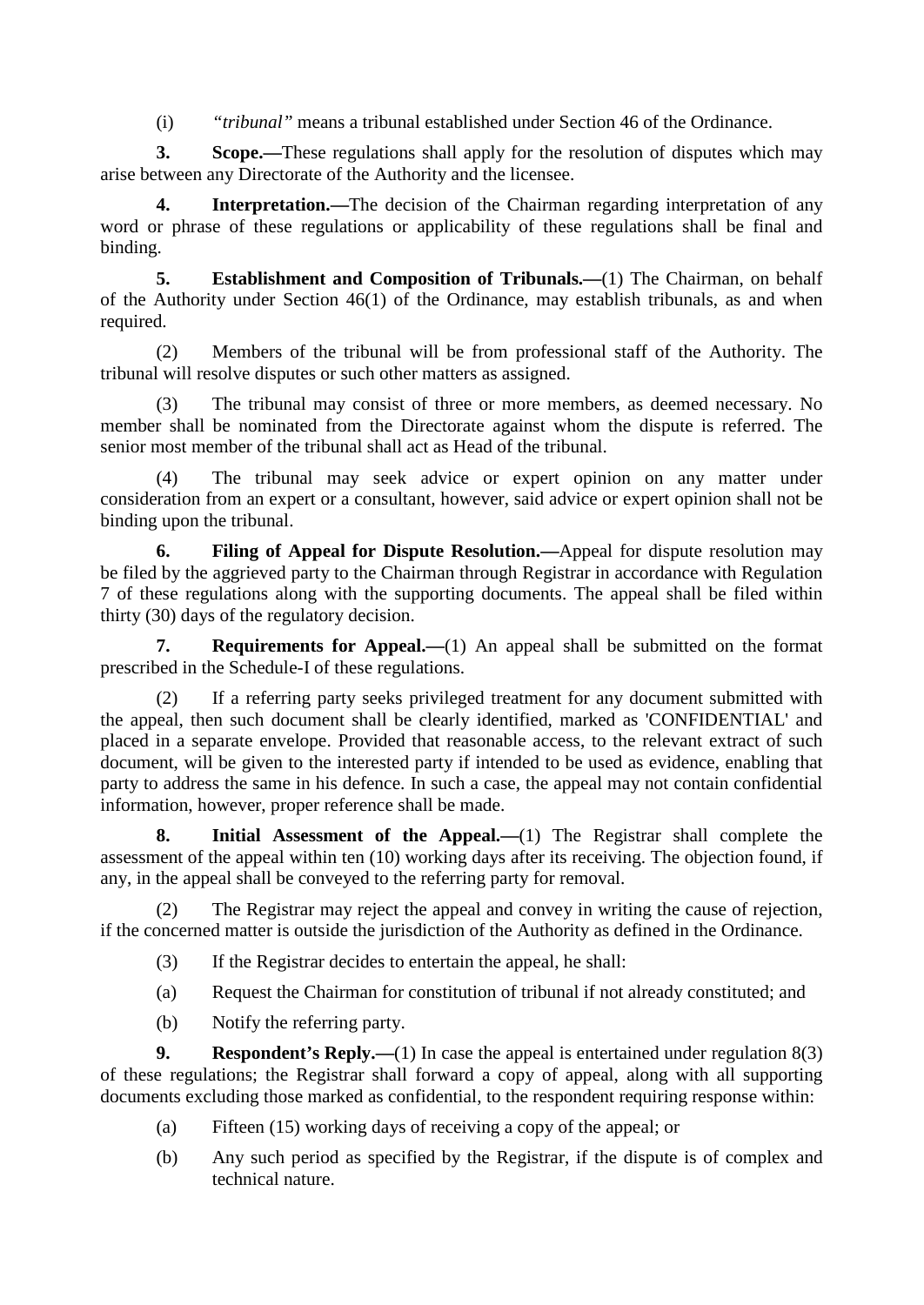(2) The respondent shall submit a comprehensive response to the Registrar which shall include the following:

- (a) The respondent may admit or deny and provide a clear and concise written parawise response against each allegation and any law upon which the answer relies;
- (b) Detail of any action taken to resolve the dispute;
- (c) Reasons for non-compliance with the statutory requirements;
- (d) Any proposed remedy implementation plan; and
- (e) Any other factor relevant to the dispute.

**10. Compilation of Information.—**(1) The Registrar shall collect relevant information as deemed necessary.

(2) Before commencement of the tribunal proceedings, the Registrar shall provide all the necessary documents and material so collected to the Head of the tribunal.

**11. Meetings of the Tribunal.—(1)** The tribunal may conduct hearing at such places or stations as the Head of the tribunal may decide, keeping in view the administrative convenience of the tribunal or interested parties to the dispute.

(2) The tribunal shall meet as often as it deems necessary for the proceedings.

**12. Service of Notice.**—(1) A notice issued on the directions of the tribunal may be served by the Registrar to the concerned party, as the tribunal may direct, through any one or more of the following modes of service namely:

- (a) By hand delivery through special messenger;
- (b) By registered post acknowledgement due;
- (c) By courier service provider licensed from Pakistan Courier and Logistics Regulatory Authority.

(2) Every notice required to be served on, or delivered to any person, may be sent to the person at the address furnished by him for service or at the place where the person or his authorized agent normally resides or conducts business or personally works.

(3) Where a notice is to be served during the course of proceedings to another person or his authorized agent to represent him in the proceedings, such agent shall be considered duly authorized to accept service of a notice on behalf of the person concerned.

No notice shall be deemed invalid by reason only of any error in the name or description of a person if the tribunal is satisfied that such service or publication is in all aspects sufficient.

**13. Hearing by the Tribunal.**—(1) After the receipt of appeal, other information (if applicable) in accordance with Regulation 7 of these regulations and the respondent's reply in accordance with Regulation 9 of these regulations, the tribunal shall examine the facts of the case and may:

- (a) Render its decision on the basis of appeal filed by the referring party summarily without holding regular proceedings, if the circumstances so require; or
- (b) Conduct regular proceedings by fixing the date and venue for the hearing and notify to the parties in advance to present their arguments concerning dispute and decide the case by framing the issues and recording the evidence.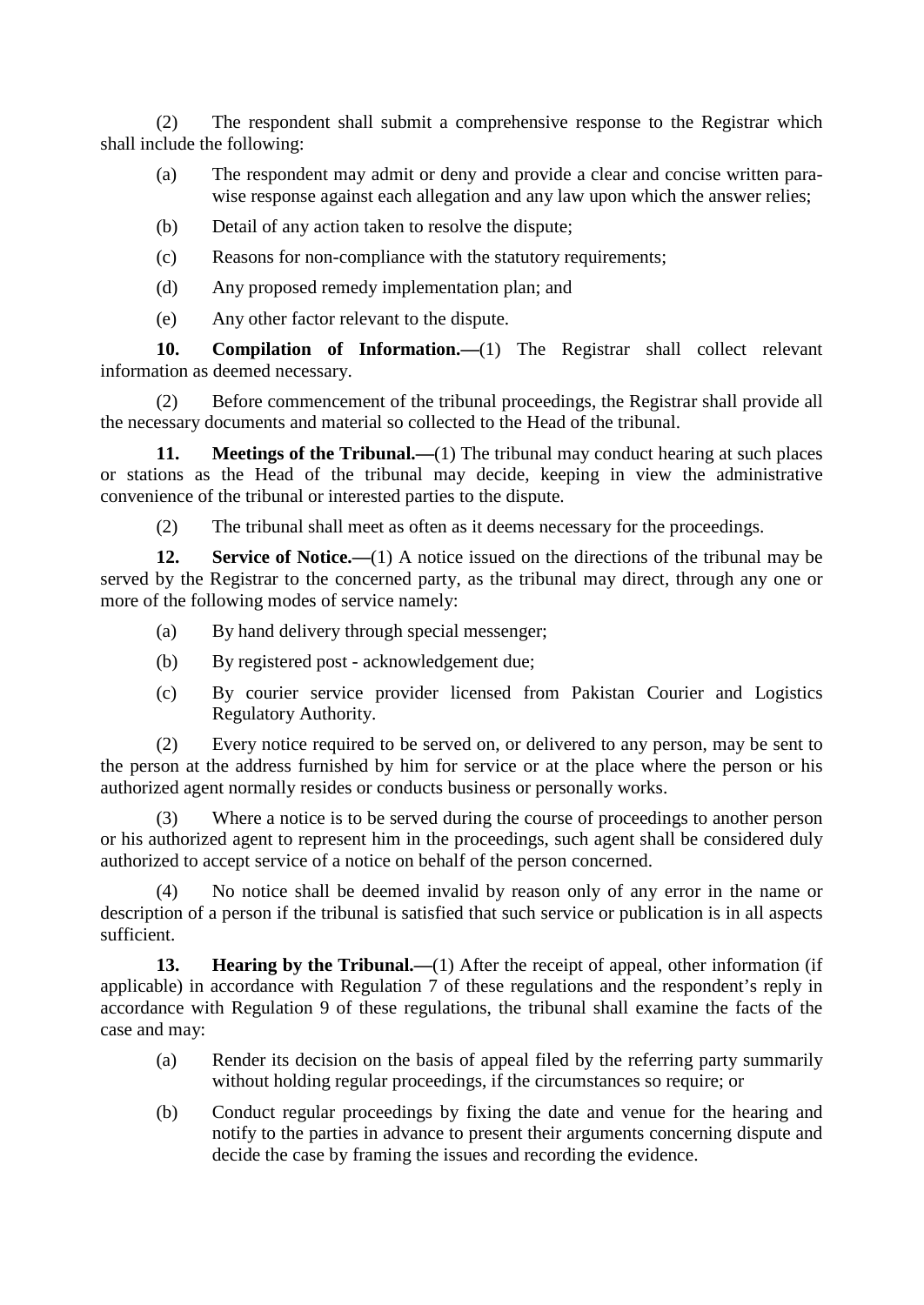(2) No Party or anyone acting on its behalf shall have any unilateral communication with the tribunal.

(3) The tribunal may exclude one or more issues or matters raised or stated in the pleadings and may include additional issues or matters not raised in the pleadings.

(4) Where an application has been dismissed or decided ex-parte, the aggrieved person may file a review application within fourteen (14) working days of such dismissal or decision, seeking a recall of the order or decision passed. The tribunal may recall the order on such terms, including imposition of costs, as it considers fit, if it is satisfied that there was a sufficient cause for non-appearance of the party.

(5) The tribunal shall declare closure of evidence after submission of evidence by all parties to the dispute.

(6) Any party shall not present additional evidence nor shall any hearing be reopened after having been closed, except on an application filed with the tribunal exhibiting good cause. The tribunal shall serve notice to all concerned parties of its ruling on such application for producing additional evidence.

(7) Notwithstanding the closure of evidence in the proceedings or the hearing, as the case may be, the tribunal may:

- (a) Issue direction for provision of additional information; and
- (b) Call any person to appear before the tribunal for further clarification of provided information.

(8) Upon conducting the hearing proceedings, tribunal shall not be bound by law of evidence governing the admissibility of evidence in judicial proceedings.

(9) The proceedings before a tribunal shall be essentially of quasi-judicial nature.

(10) The tribunal shall offer the parties and its witnesses, if any, a reasonable opportunity to be heard.

**14. Dispute Withdrawal.—**A referring party may withdraw appeal at any time during the proceedings before tribunal takes a decision.

**15. Decision of the Tribunal.—**(1) All orders or directives issued during the proceedings shall be under the signatures of the Head of the tribunal or the Registrar, if so authorized.

(2) Decision of the tribunal shall be in writing and shall be signed by the Head and each member of the tribunal separately. In case one or more tribunal members dissent from the majority decision, his dissent note shall be reflected in the decision.

(3) A tribunal shall decide a dispute within ninety (90) working days from the date of its filing, provided that:

- (a) The tribunal may extend the time for another period of three (03) months maximum; and
- (b) For such an extension, the tribunal shall record reasons in writing.

**16. Contents of a Decision.—**(1) The tribunal shall submit its decision in writing which may include:

- (a) The names of the parties;
- (b) Subject of the matter;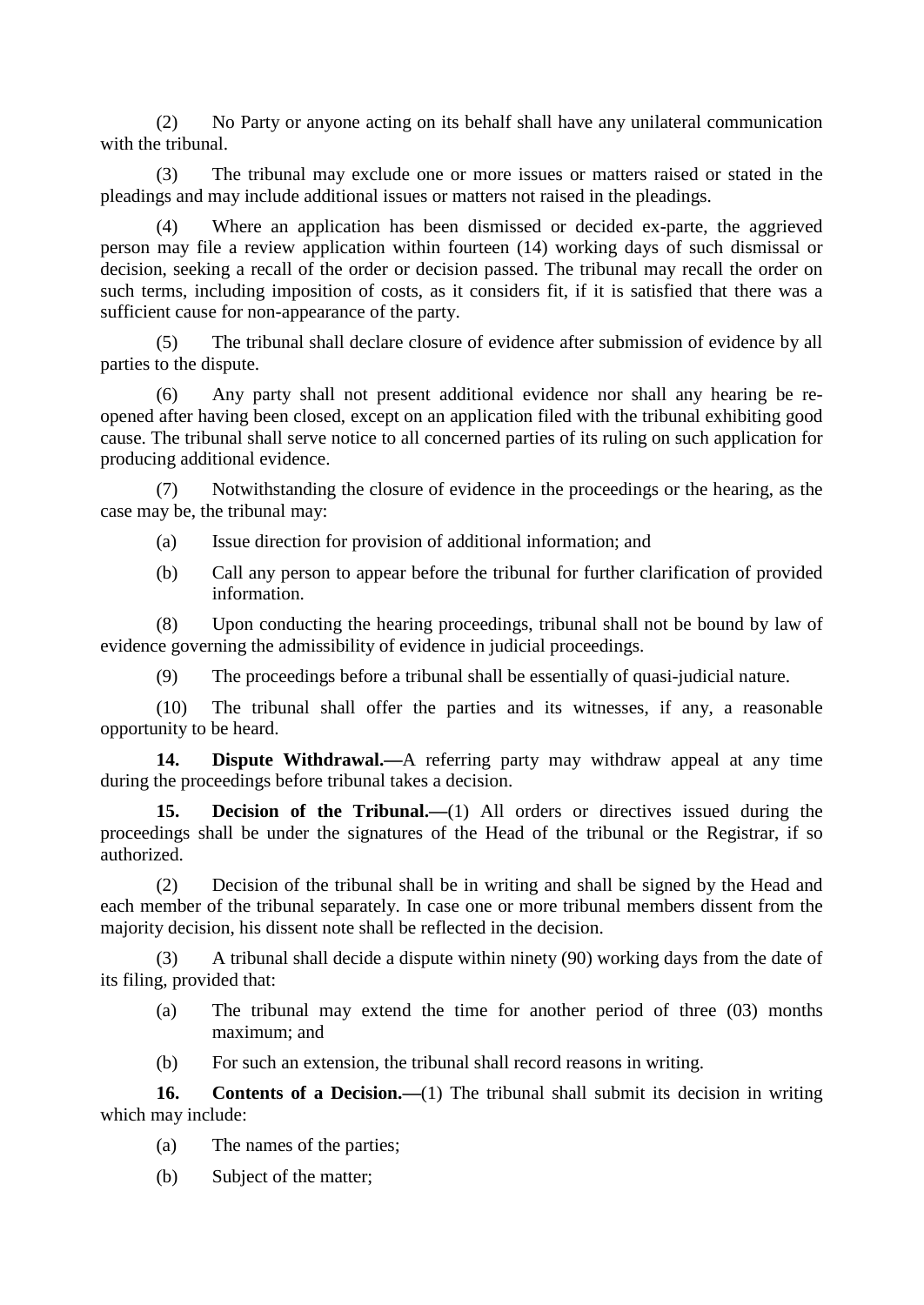- (c) The applicable provisions of the Ordinance, rules and regulations made thereunder, terms and conditions of the authorization, license or the directives issued by the Authority;
- (d) Brief summary of main issues stating point of view of the interested parties;
- (e) Findings of the tribunal on each issue; and
- (f) Decision of the tribunal.

**17. Determination on the Decision by the Authority.—**(1) The Head of the tribunal shall submit the decision to the Chairman for determination as per Section 46(2) of the Ordinance on behalf of the Authority, within fifteen (15) working days of taking the decision.

(2) The Chairman may take one or more of the following actions after receipt of determination request:

- (a) Direct the tribunal to provide any other material, correspondence or evidence;
- (b) Call for such other information, if deemed necessary, from any person who may be affected by the dispute;
- (c) Hear the aggrieved party; and
- (d) Make determination on decision made by the tribunal.

(3) The Chairman's determination on decision taken by any of the tribunals, pursuant to these regulations, shall be final and deemed to be a decree of civil court under the Code of Civil Procedure, 1908 (Act V of 1908). Aggrieved party may file an appeal under the Code of Civil Procedure, 1908 (Act V of 1908).

**18. Communication of the Decision.—**(1) The Registrar shall communicate the decision after determination to the concerned parties within ten (10) working days.

(2) The Registrar may provide copies of the decision, on request, to interested parties as it deems necessary, whether on payment of charges or otherwise.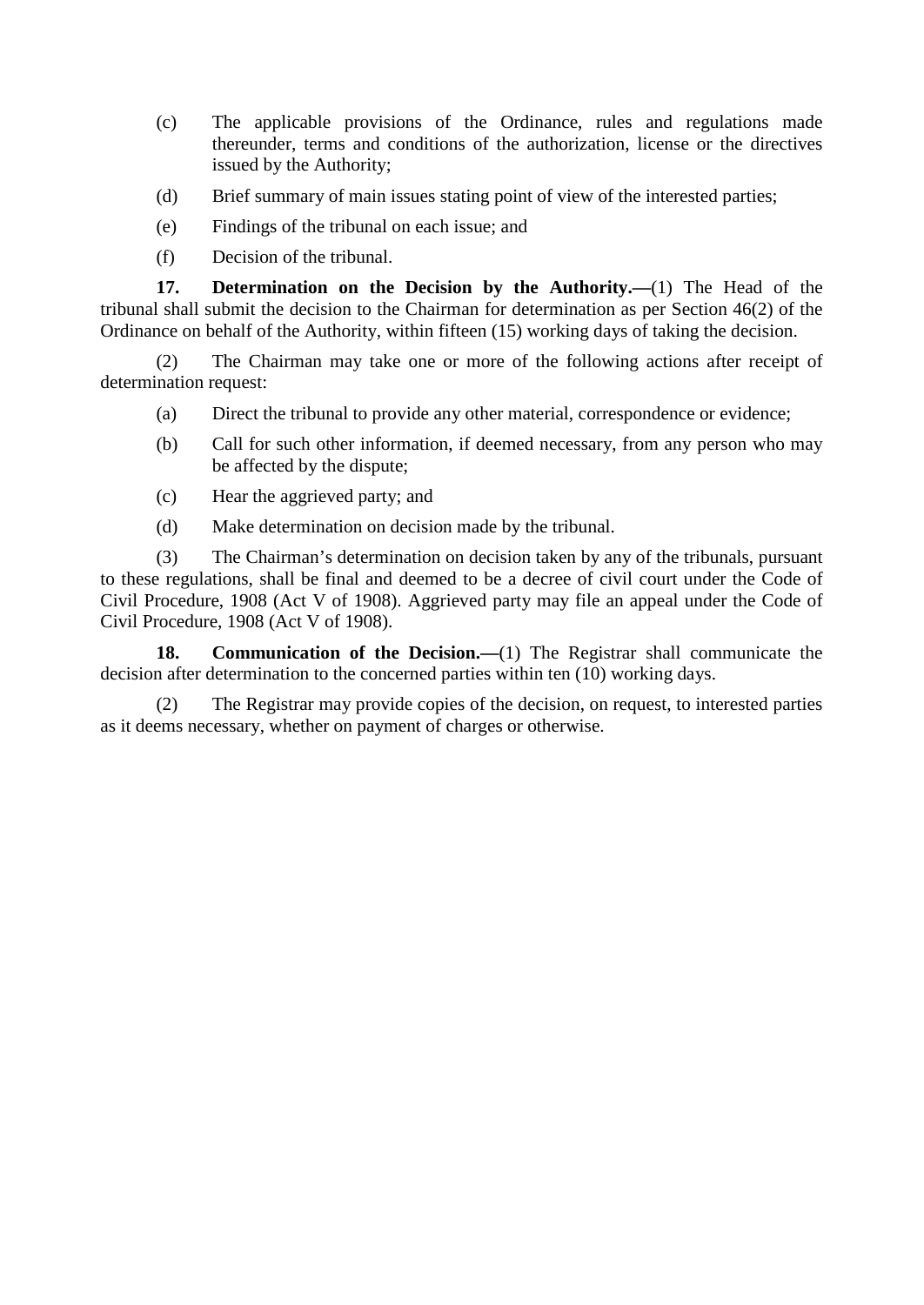## **Schedule-I**

### **Appeal Format**

|                           | Vs |                               |
|---------------------------|----|-------------------------------|
| (Dispute Referring Party) |    | (Respondent's Name & Address) |

(Fill in blank space and tick mark the applicable)

| <b>Referring Party</b> | Individual | Organization | Company |
|------------------------|------------|--------------|---------|
|                        |            |              |         |



# 2. Information about the Referring Party:

| Name:             |            |  |
|-------------------|------------|--|
| CNIC:             |            |  |
| Address:          |            |  |
| City:             | Province:  |  |
| Res. Telephone:   | Area Code: |  |
| Office Telephone: | Area Code: |  |
| Mobile No.:       | Fax No.:   |  |
| Email:            |            |  |

# 3. Information about the Respondent:

| Name:             |            |  |
|-------------------|------------|--|
| CNIC:             |            |  |
| Address:          |            |  |
| City:             | Province:  |  |
| Res. Telephone:   | Area Code: |  |
| Office Telephone: | Area Code: |  |
| Mobile No.:       | Fax No.:   |  |
| Email:            |            |  |

#### 4. Has the respondent violated any:

| a l | Ordinance                    | Yes | N <sub>0</sub> |
|-----|------------------------------|-----|----------------|
|     | <b>Rules/ Regulations</b>    | Yes | N <sub>o</sub> |
| (C) | Orders of the Authority      | Yes | No             |
| Ιd  | Any other provision (if any) | Yes | N <sub>o</sub> |

<u> 1980 - Johann Barn, mars ann an t-Amhain Aonaich an t-Aonaich an t-Aonaich ann an t-Aonaich ann an t-Aonaich</u>

If yes, provide details:

5. Any other facts (if any):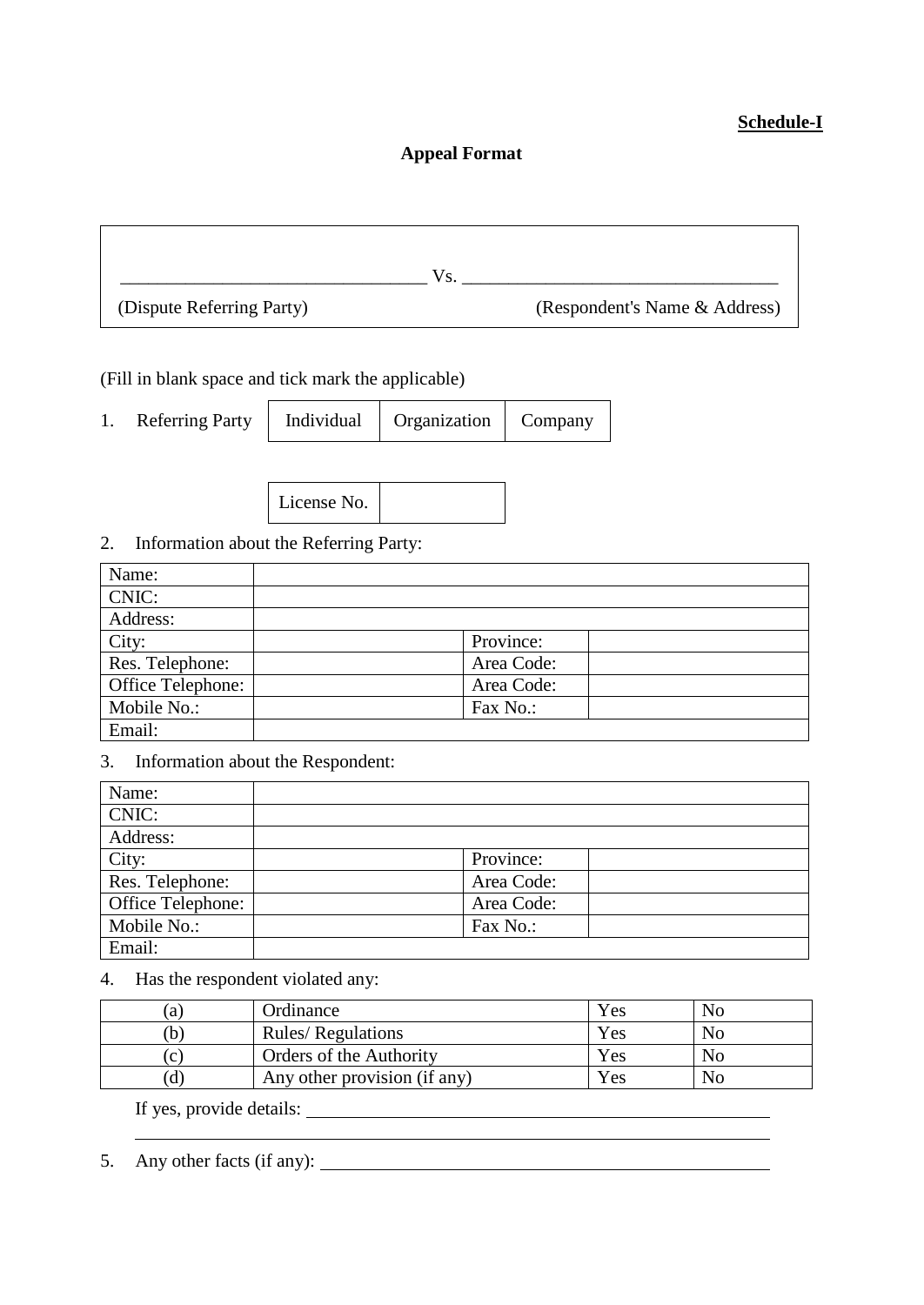- 6. Explain clearly how the action or inaction violates the applicable statutory requirements:
- 7. Clearly specify the issues requiring consideration and the issues on which adjudication is required:
- 8. Any impact on life, property, environment etc. as an outcome of the issue:
- 9. Have you tried to resolve the dispute directly with the respondent?



If yes, explain steps taken and their results along with documentary evidence:

<u> 1980 - Johann Barn, mars ann an t-Amhain Aonaichte ann an t-Amhain Aonaichte ann an t-Amhain Aonaichte ann an</u>

- 10. Merit Basis:
	- (a) State the legal or statutory provisions which have been allegedly misinterpreted or violated by the respondent (if known).
	- (b) The grounds on which the dispute referring party relies for the relief claimed (if known).
- 11. What relief or remedy is sought :

12. Have you referred this dispute to any other Forum or Court?

Yes No

(Note: If yes, provide details about the Forum or Court along with attested copies of the correspondence and/or decision/order of the Forum or Court, if any):

13. Have you attached three (03) attested copies of all relevant documents?

|  | × |
|--|---|
|  |   |

 $\mathbb{R}^s$  No

If yes, itemize the list as per format given below:

| <b>Serial No.</b> | <b>Description of Document</b> | <b>Annexure/Appendix</b> | <b>Number of Pages</b> |
|-------------------|--------------------------------|--------------------------|------------------------|
|                   |                                |                          |                        |